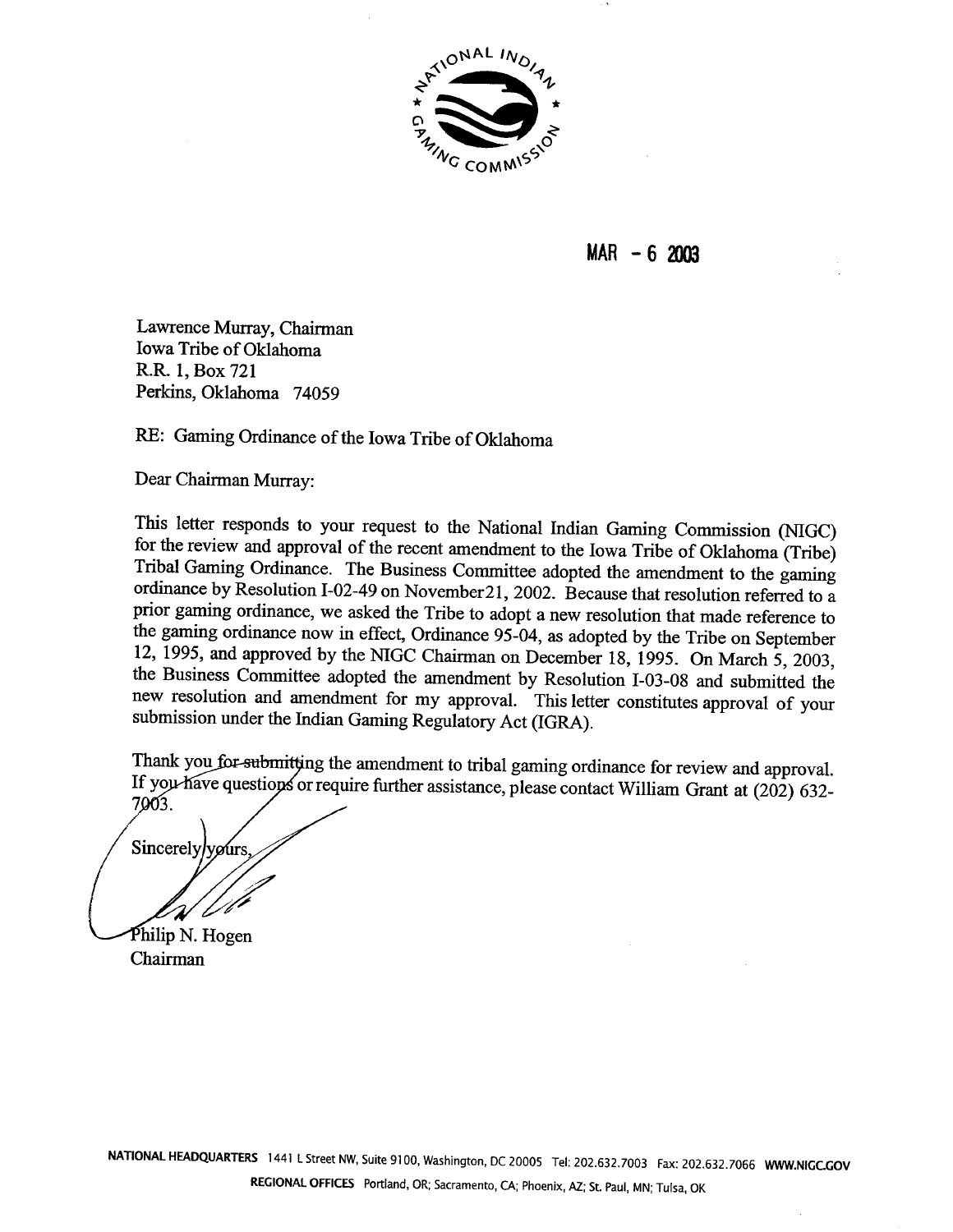# **Iowa Tribe Oklahoma**



R.R. 1, Box 721 Perkins, Oklahoma 74059 (405) 547-2402 Fax: (405) 547-5294

804 Grant Street Princeton, MO 64673 (660) 748-4692 Fax: (660) 748-4690

## **RESOLUTION 1-03-38**

### **A RESOLUTION AMENDING THE IOWA TRIBE OF OKLAHOMA GAMING ORDINANCE TO PROVIDE PROCEDURES FOR CUSTOMER DISPUTE RESOLUTION**

- **WHEREAS:** The Iowa Tribe of Oklahoma is a federally recognized Indian Tribe, organized pursuant to the Thomas-Rogers Oklahoma Indian Welfare Act, and has a Constitution approved by the Secretary of Interior; and
- **WHEREAS:** The Business Committee has the power to conduct business and otherwise speak or .act on behalf of the Tribe in all matters on which the Tribe if empowered to act pursuant to Article V, Section 2 of the Tribal Constitution; and
- **WHEREAS:** The General Council of the Iowa Tribe of Oklahoma approved the adoption of Ordinance 95-04, the Iowa Gaming Ordinance on June 3, 1995 at a duly called meeting of the Council; and
- **WHEREAS:** The Iowa Tribe of Oklahoma Gaming Ordinance, Section 6, granted the Business Committee the authority to amend the gaming ordinance as necessary; and
- **WHEREAS:** Periodic review of the ordinance has revealed the need to amend the Gaming Ordinance to include provisions for customer dispute resolution in order to comply with the provisions of the Indian Gaming Regulatory Act.
- **NOW, THEREFORE, BE IT RESOLVED** That the Business Committee of the Iowa Tribe of Oklahoma hereby amends the Iowa Tribe of Oklahoma Gaming Ordinance as attached to provide for customer dispute resolution and this resolution is made a part of said ordinance.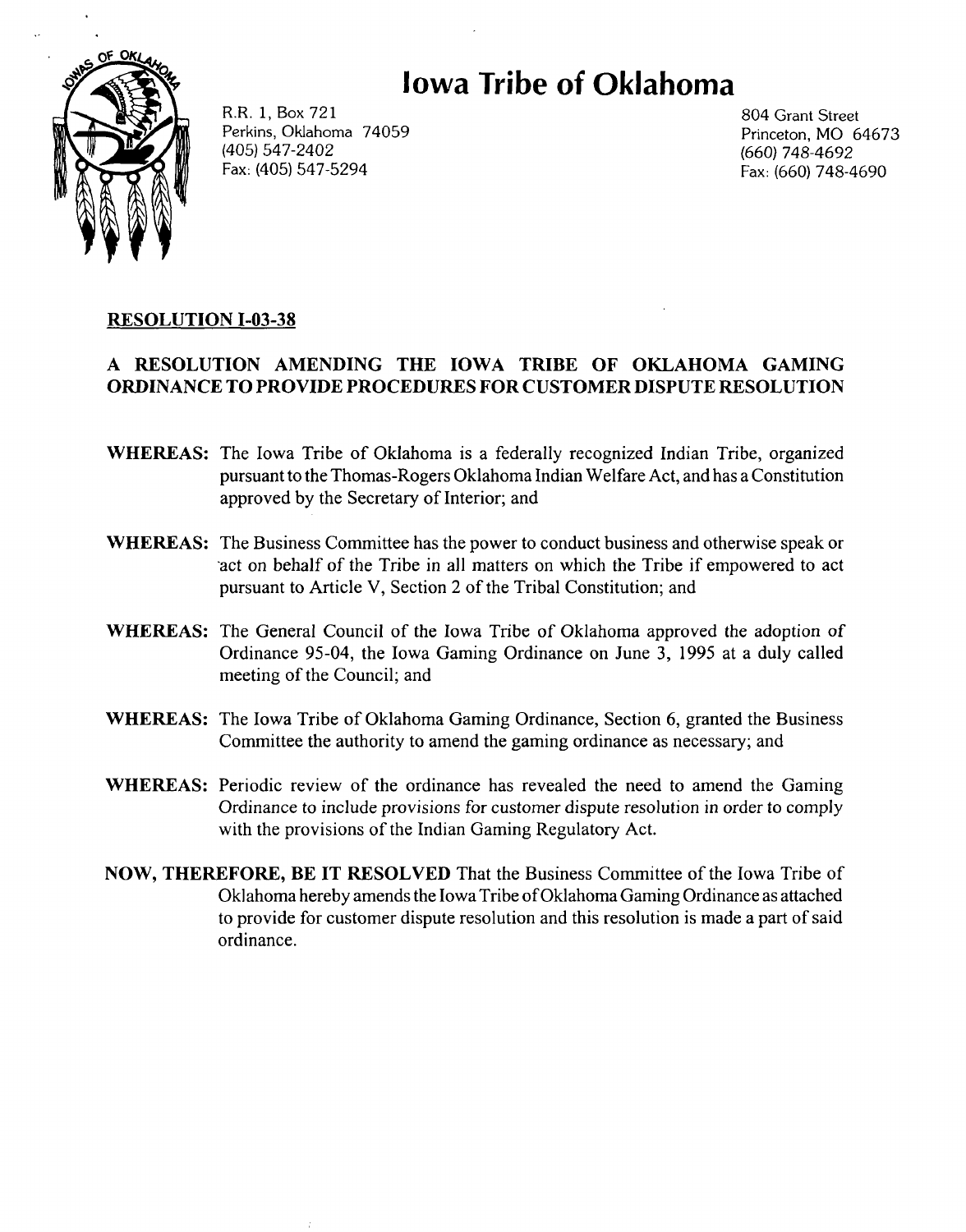#### **CERTIFICATION**

We, Lawrence Murray, Chairman of the Iowa Tribe of Oklahoma, and Christie Modlin, Secretary, do hereby certify the above Resolution 1-03-38 to be a true and exact copy as approved at a Special Business Committee meeting held on March  $4/5$ , 2003 by a vote of  $4$  yeas, 0 nays, and 0 abstentions.

 $\partial \overline{h\mathcal{D}}$ Christie Modlin, Secretary

Iowa Tribe of Oklahoma

Jurreye Marsen non

Oklahoma Tribe of Oklahoma